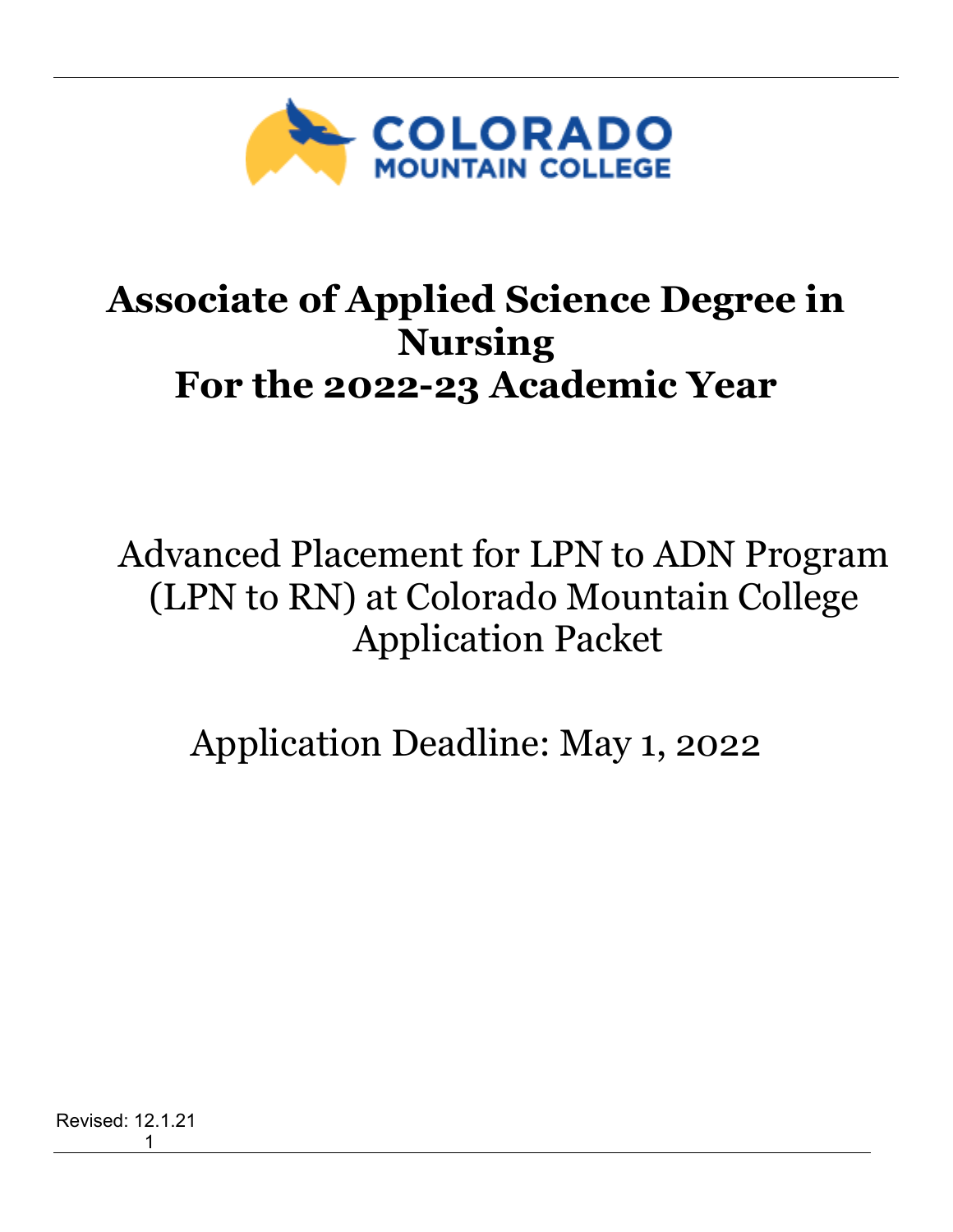## Table of Contents Page 3 Introductory Letter Page 4 Suggestions on How to Use This Application Packet Pages 5 - 7 ADN Program Requirements and Application Process Page 7 Nursing Validation Exam information Page 8 CMC Student Services Counselors and Financial Aid Specialists Contact Information Page 8 Important Information for Admitted and Alternate Students Page 9 Estimated costs for 2<sup>nd</sup> year of the ADN Program Page 10 Curriculum for the 2<sup>nd</sup> year the ADN Program Page 11 Appendix: • Year 2 - Nursing Program Application Check Sheet • CMC Nursing Program Reference Forms (2) • LPN Work Experience Verification Sheet

- CMC General Application for Admission
- Transcript Request and Course Work in Progress Information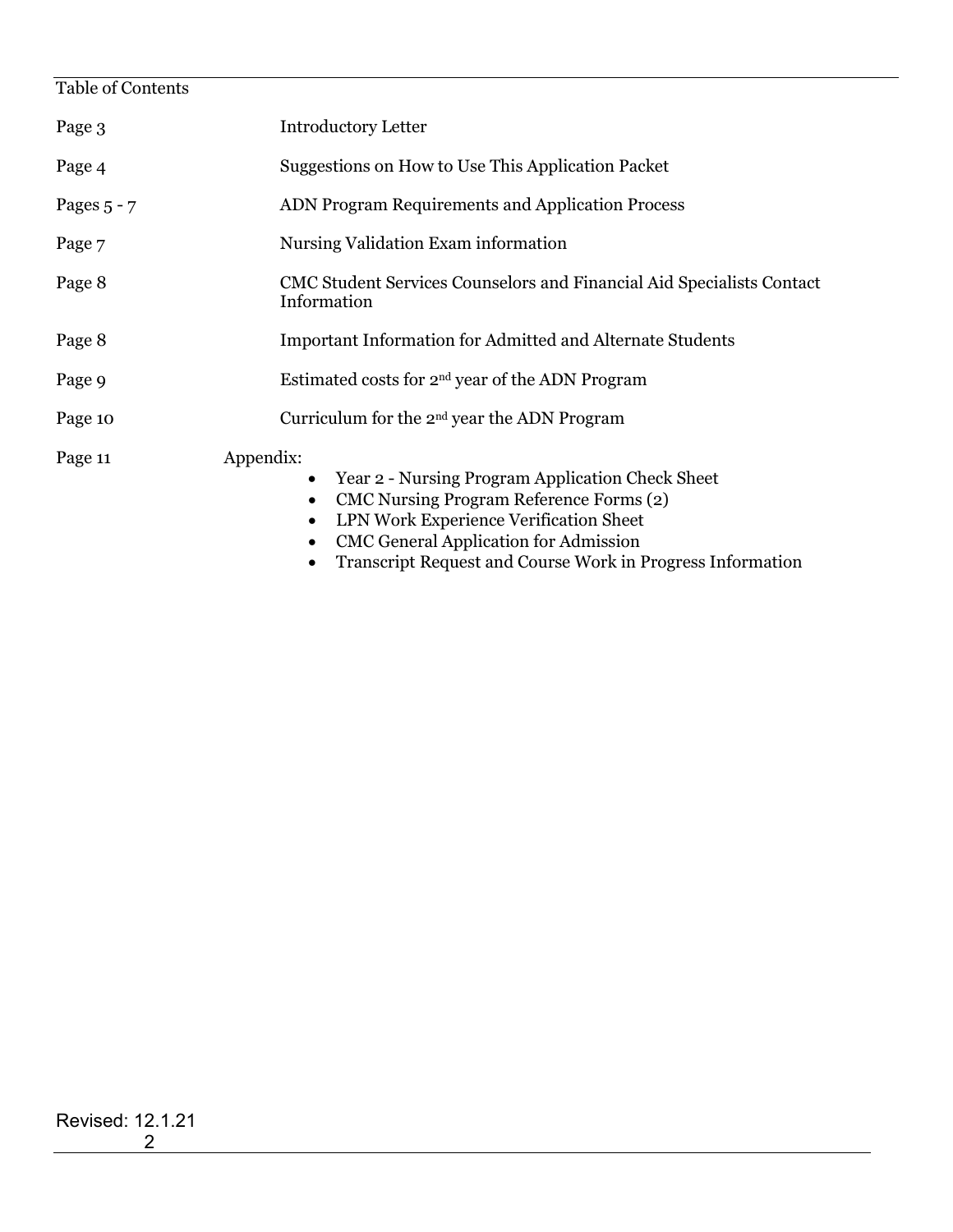Dear Prospective Nursing Student,

Thank you for your interest in advancing your nursing education at Colorado Mountain College's ADN program. We offer an Associate of Applied Science Degree in Nursing (ADN) at three locations: Breckenridge, Spring Valley campus at Glenwood Springs, and Steamboat Springs. We currently have **one opening** for LPN to RN students at the Breckenridge campus, **two openings** at the Spring Valley campus, and **one opening** at the Steamboat Springs campus. Graduates of this program are eligible to apply to take the National Council Licensing Exam (NCLEX-RN) to obtain their RN licensure. The Nursing Program at Colorado Mountain College is approved by the Colorado State Board of Nursing and is accredited by the Accreditation Commission for Education in Nursing (ACEN).

Nursing students will develop skills to provide quality, safe patient-centered care through evidence-based practice. Student learning focuses on the ability to develop and function as a competent nurse, assimilating all professional, ethical, and legal roles of the professional nurse.

The primary roles of the associate degree registered nurse include provider of care, manager of care, and member of the profession as well as advocate and teacher across a variety of health care systems. The design of the nursing program is a balance of general education and nursing knowledge to support the student's ability to develop and function in the role of professional nurse.

This packet is designed to provide information and guide you through the process of applying to the Advanced Placement option of the CMC Nursing Program for fall 2022**.** Applicants to the Advanced Placement Option must meet the following requirements:

- Graduate of an accredited LPN program
- ◆ Hold a current Colorado State Board of LPN license
- ◆ Hold a current Colorado LPN IV certification
- $\bullet$  Have a grade point average of 2.4

Admission to the CMC Nursing Program is a competitive process **per space available.** All applicants are encouraged to work with the Assistant Director of Admissions for Nursing, who can provide information regarding the application process, program requirements, available classes, and a variety of other resources for anyone interest in pursuing a career in nursing.

Please pay close attention to the deadlines and details noted throughout the packet to enhance your opportunity for success in the application process. **The admission application and supporting documents must be submitted to the Assistant Director of Admissions for Nursing no later than May 1, 2022.**

Please note: All nursing applications are to be submitted to the Assistant Director of Admissions for Nursing only. If you have questions regarding admission requirements or to check on the receipt of any application materials, please contact the Assistant Director of Admissions for Nursing at [jbrazill@coloradomtn.edu](mailto:jbrazill@coloradomtn.edu) or 970.947.8353. We look forward to assisting you in the nursing application process.

Sincerely,

*Whitney Erickson* Whitney Erickson, DNP, RN, CEN Program Director, Chief Nursing Officer werickson@coloradomtn.edu

Revised: 12.1.21  $\sim$  3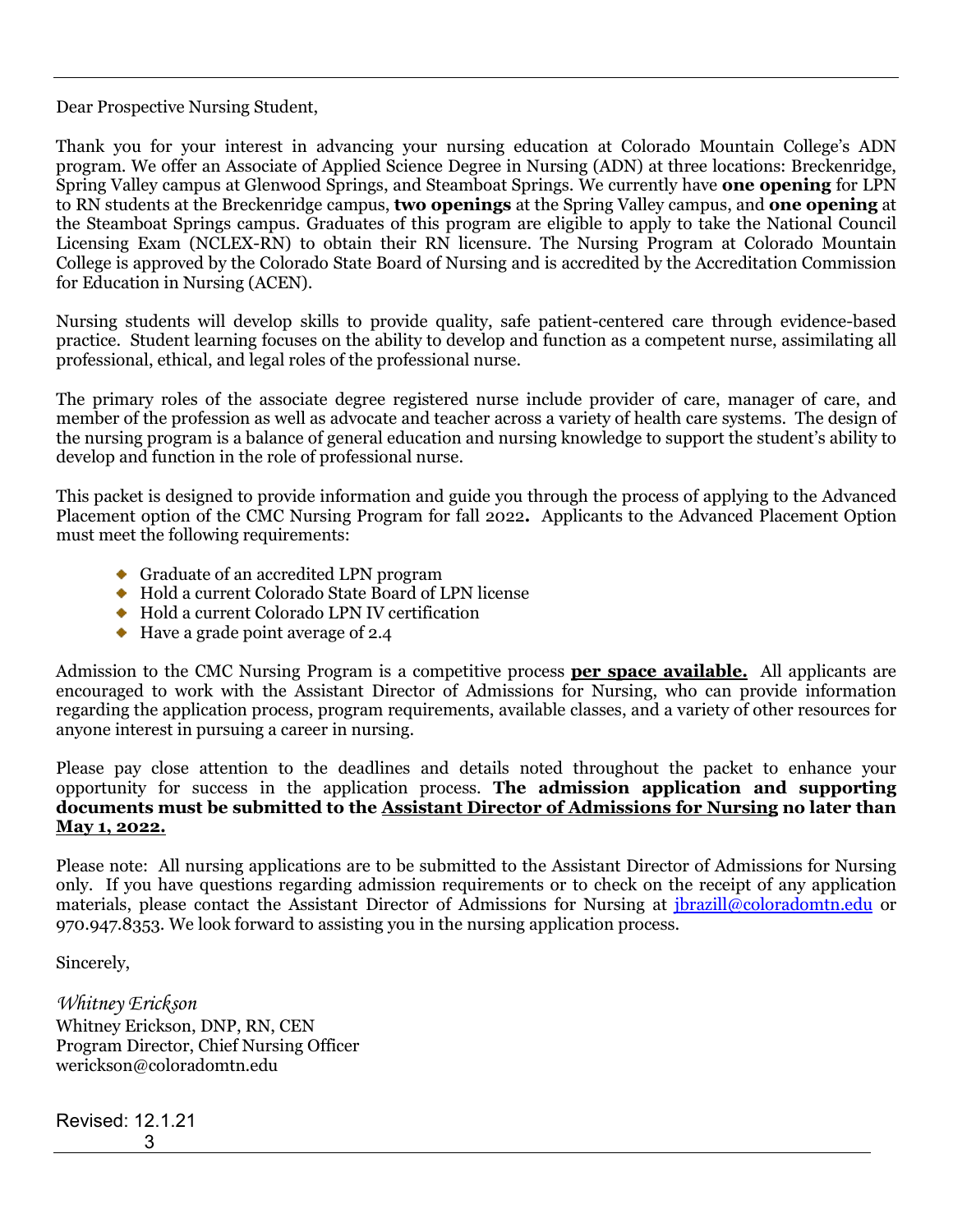#### **Here are a few suggestions on how to use this packet to complete your application for the Advanced Placement Option of the ADN program at CMC:**

1. Review all pages of the packet thoroughly, note any questions you may have.

2. Make an appointment with the Assistant Director of Admissions for Nursing at  $\frac{\partial \ln \alpha}{\partial x}$  also be obtained or 970.947.8353 to discuss:

- your interest in furthering your education as an RN,
- program requirements,
- your academic preparedness to continue your education as an RN,
- completing the nursing entrance exam,
- any general education coursework you plan to transfer to CMC, (transcripts must be received April 15, 2022 (earlier is appreciated!) for evaluation before applications are reviewed),
- your need for financial assistance as a nursing student and the financial aid application process, (CMC Financial Aid Specialists are available to assist you-see list on page 7),
- any available scholarships, and
- the academic rigor of the nursing program and the commitment and time successful students must put into the program once accepted.
- 3. If applying for the 2022-23 year:
	- review and complete requirements listed in this packet,
	- create and compile your application,
	- review your entire application with the Assistant Director of Admissions for Nursing or someone you trust to give you constructive feedback, and
	- submit application by the **May 1st** deadline.
	- Good Luck!

#### **Colorado Nursing Articulation Model**

Colorado Mountain College participates in the statewide nursing articulation model. All articulating students must meet program admission requirements and non-nursing course requirements, as well as any applicable testing or refresher courses as outlined in the Colorado Nursing Articulation Model pages below. For a complete copy of the Colorado Nursing Articulation Model go to: [http://www.centralcoahec.org/documents/nursing\\_articulation.pdf](http://www.centralcoahec.org/documents/nursing_articulation.pdf)

#### **Advanced Placement Admission requirements at CMC:**

- Graduate of an accredited LPN program
- Current Colorado State Board of Nursing LPN license
- Current LPN IV certification
- 2.4 GPA
- Complete a standardized nursing entrance exam.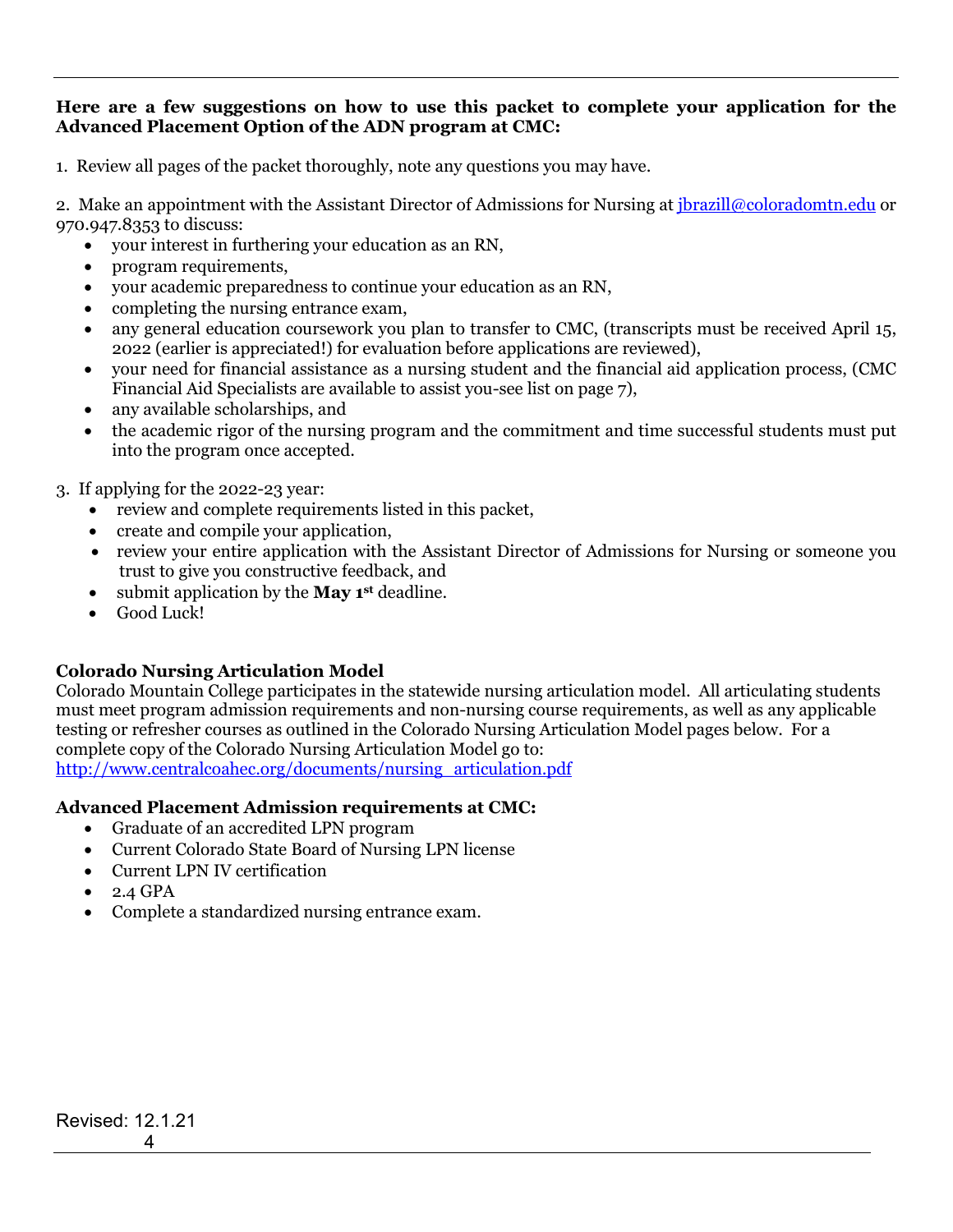#### **Non-nursing course requirements**

#### **The following courses are pre-requisites and admission requirements and must have been completed with a grade of C (not C-) or better:**

| <b>BIO 111</b> | <b>General College Biology</b>  | 5 Credits |
|----------------|---------------------------------|-----------|
| <b>BIO 201</b> | Human Anatomy and Physiology I  | 4 Credits |
| <b>BIO 202</b> | Human Anatomy and Physiology II | 4 Credits |
| <b>BIO 204</b> | Microbiology                    | 4 Credits |
| <b>PSY 235</b> | Human Growth and Development    | 3 Credits |

#### **The following non-nursing courses are necessary for completion of the ADN program:**

| <b>HPR</b> 118 | Intro to Nutrition                   | 2 Credits |
|----------------|--------------------------------------|-----------|
|                | Social & Behavioral Science elective | 3 Credits |
| <b>ENG 121</b> | English Composition I                | 3 Credits |

Applicants are encouraged to have the above general education courses completed before applying to year two of the ADN program. Note that a full course load for financial aid is 12 credits, and the Nursing program **does not** fulfill those requirements. Please be aware the 2<sup>nd</sup> year course load and clinical requirements create a very full schedule.

#### **Fall 2022 Advanced Placement into ADN Program Admission Requirements and Application Process**

**Applicants who meet the following criteria as outlined in the application process will be considered for admission to the CMC ADN Program, Advanced Placement Option. The Nursing Application process at CMC includes an evaluation of qualified applicants. Applicants are considered based on the nursing entrance exam, letters of reference, essay question, cover letter, resume, medically related certifications, work and related experience ,and volunteer and community service.**

The Nursing Application Checklist included as an addendum to this packet provides a list of all documents to be submitted to complete the application process and be considered for admission to the ADN Program.

- 1. Complete a nursing entrance exam. CMC utilizes a nursing validation exam to determine applicant's current knowledge of nursing. See detailed information in the section entitled **Taking the Entrance Exam**.
- 2. Submit **two** (2) completed Ability Assessment Forms with your application. It is the applicant's responsibility to inform individuals completing the references of the submission deadline. Assessments must be completed on the forms supplied in the packet. It is the applicant's responsibility to collect the assessments in a **sealed envelope, signed by the writer,** and submit them with their application. Assessments must be current; assessments from previous admission applications will not be accepted. It is the applicant's responsibility to choose professional assessors who can accurately state current strengths, weakness, and potential for success as a nurse. Assessments from relatives are not acceptable. Only two (2) assessments will be accepted as part of the student's application, others received will not be reviewed.
- 3. Answer **one** of the following essay questions with a 250–300-word essay, using 12 pt font and 1.5 spacing. Address the concept described, provide a specific example, and state the results of your actions.
	- A. Describe the most complex problem you have recently been asked to solve. What did you do? What alternatives did you consider?

Revised: 12.1.21

 $\sim$  5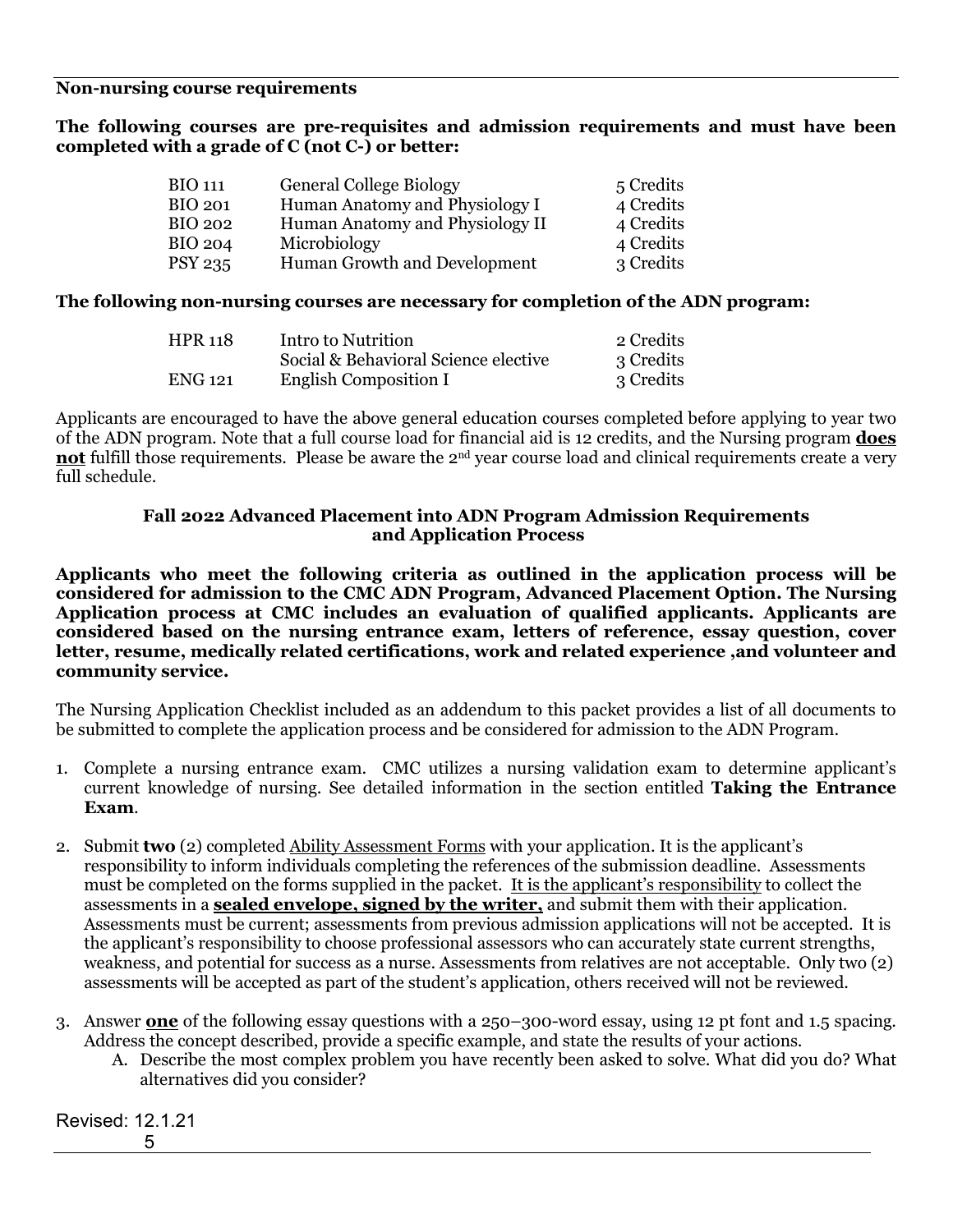- B. Discuss your experience as a learner. Briefly describe a strength, a success, and an area you would like to develop as a learner. Be specific in outlining the area you plan to develop and how you will accomplish this.
- 4. Submit a cover letter and resume detailing education, work and/or other related experience, related medical certifications, and community service and involvement. Applicants are encouraged to use the cover letter to explain what has influenced their decision to continue their education in the health care profession.
- 5. Submit copies of **current** Colorado State Board of Nursing (LPN) Practical Nurse License, LPN IV Therapy Certification, current CPR, and other medically related certifications.
- 6. Those accepted into the 2nd year of the ADN Program are expected to be computer literate and be able to actively use email, word processing, and internet research.
- 8. Transcripts must be submitted to CMC for evaluation by April 15, 2022. Official college transcripts must be sent directly to the registrar's office from all previous institutions for a formal transcript evaluation to determine what previous general education coursework will transfer to Colorado Mountain College.

Complete and include the attached form, "*Transcript Request and Coursework in Progress Information*", included at the end of this packet to indicate transcripts requested for evaluation and any coursework in progress. Completing this form will alert Admissions to look for transcript evaluations to include in your application.

#### **Additional Application Information**

#### **Application Process and Requirements**

- Admission requirements are reviewed annually and are subject to change. It is the student's responsibility to obtain a copy of the current year's admission packet to meet admission requirements.
- CMC does not maintain a waitlist of admitted students from year to year; therefore, students must apply each year.

#### **Application Deadline**

- May 1, 2022 is the Advanced Placement into ADN Program application deadline. Completed applications including required supporting documents must be submitted to Assistant Director of Admissions for Nursing by this date or postmarked by this date. Only completed applications will be considered for acceptance into the program.
- Submit all documents (including reference forms in sealed envelopes) organized in a manila folder. Please do not submit applications in anything other than a manila folder.
- It is suggested that applicants retain copies of all documents submitted.

#### **Course Substitutions**

- Applicants with questions about course substitutions or using coursework completed at other institutions to fulfill pre-nursing courses should work with the Assistant Director of Admissions for Nursing.
- Course substitutions will be submitted by faculty after acceptance into the nursing program.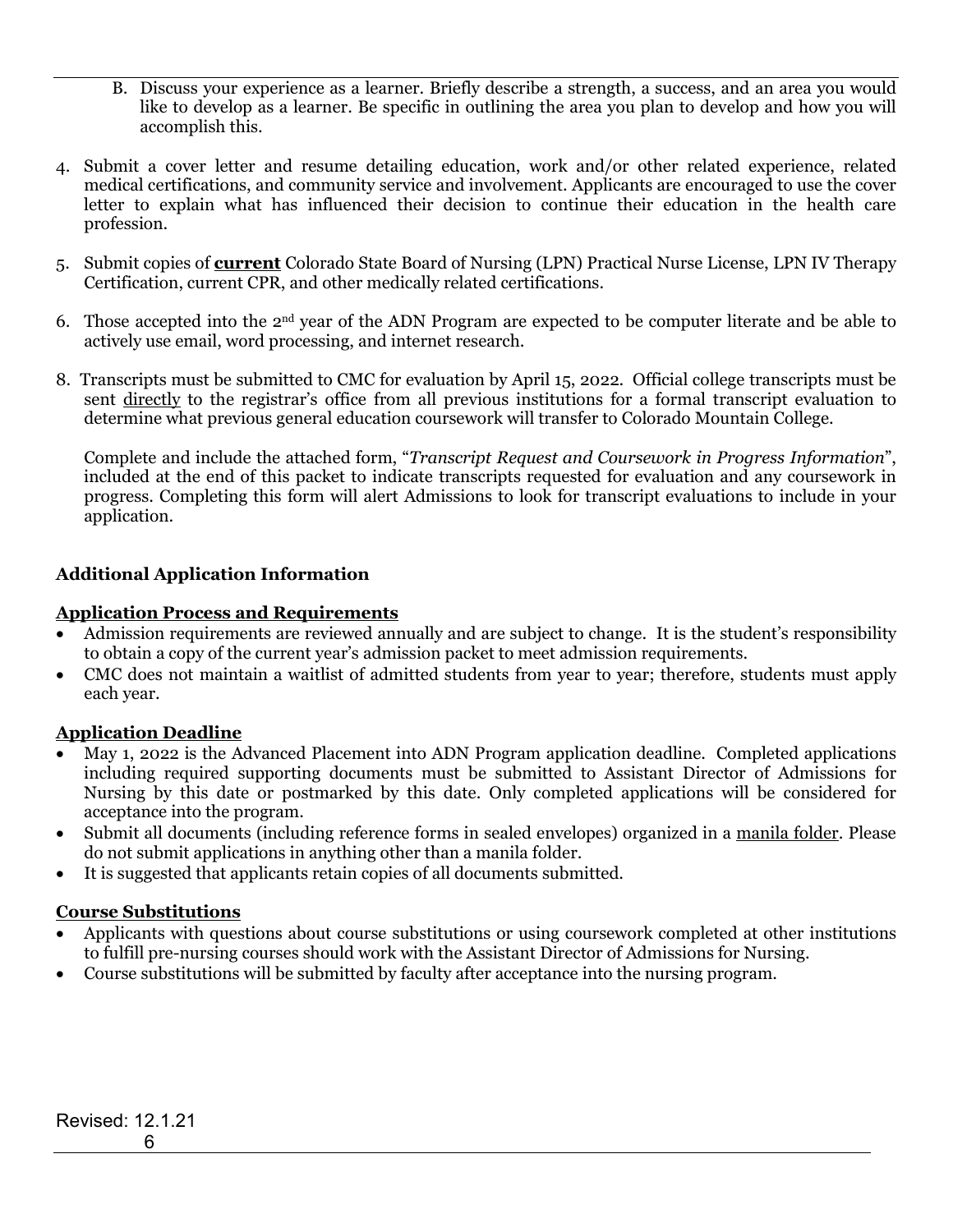#### **Where to mail your Application Packet**

• All admissions applications, supporting documents, and official transcripts should be sent to:

**CMC Assistant Director of Admission for Nursing Attn: Dr. Jacki Brazill Steamboat Springs Campus 1275 Crawford Ave Steamboat Springs, CO 80487**

- Applicants are encouraged to send materials via certified mail.
- Confirmation of receipt of application materials will be emailed to applicants at the email address listed on the CMC application from the Admissions Office.
- To check on the status of your application, please contact the Assistant Director of Admissions for Nursing at [jbrazill@coloradomtn.edu](mailto:jbrazill@coloradomtn.edu) or 970.947.8353.

#### **Taking the entrance exam**

- CMC utilizes a standardized nursing transition exam.
- The exam feedback will assist faculty and advisors in guiding students toward success in the nursing program. It is important to do your best on the exams to demonstrate your current skill level.
- You MUST schedule the exam with the nursing program at Breckenridge, Spring Valley, or Steamboat Springs. See contact information below.
- Space is limited for each test; please call to reserve a space.

#### **To schedule a date and time to take the Nursing Validation Exam, contact:**

| Roaring Fork Campus - Spring Valley | Dana Gonzales | 970-947-8257 |
|-------------------------------------|---------------|--------------|
| Summit Campus – Breckenridge        | Kim Orr       | 970-989-1322 |
| <b>Steamboat Springs Campus</b>     | Wendy Hayes   | 970-870-3840 |

#### **Colorado Mountain College Counselors for Each Campus**

| Jen Brennan (Spring Valley)      | 970-947-8275 |
|----------------------------------|--------------|
| Andrea Caruso (Spring Valley)    | 970-947-8221 |
| Jean Kramlich (Breckenridge)     | 970-989-2619 |
| Jennifer Besser (Breckenridge)   | 970-968-5806 |
| Debra Arnold (Steamboat Springs) | 970-870-4457 |
|                                  |              |

#### **CMC Financial Aid Specialist**

| Rena Scott (Spring Valley)         | 970-384-8523 |
|------------------------------------|--------------|
| Stephanie Beste (Breckenridge)     | 970-989-1336 |
| Leah Prestwood (Steamboat Springs) | 970-870-4425 |

Free Application for Federal Student Aid website**: [www.fafsa.ed.gov](http://www.fafsa.ed.gov/)**

Revised: 12.1.21 7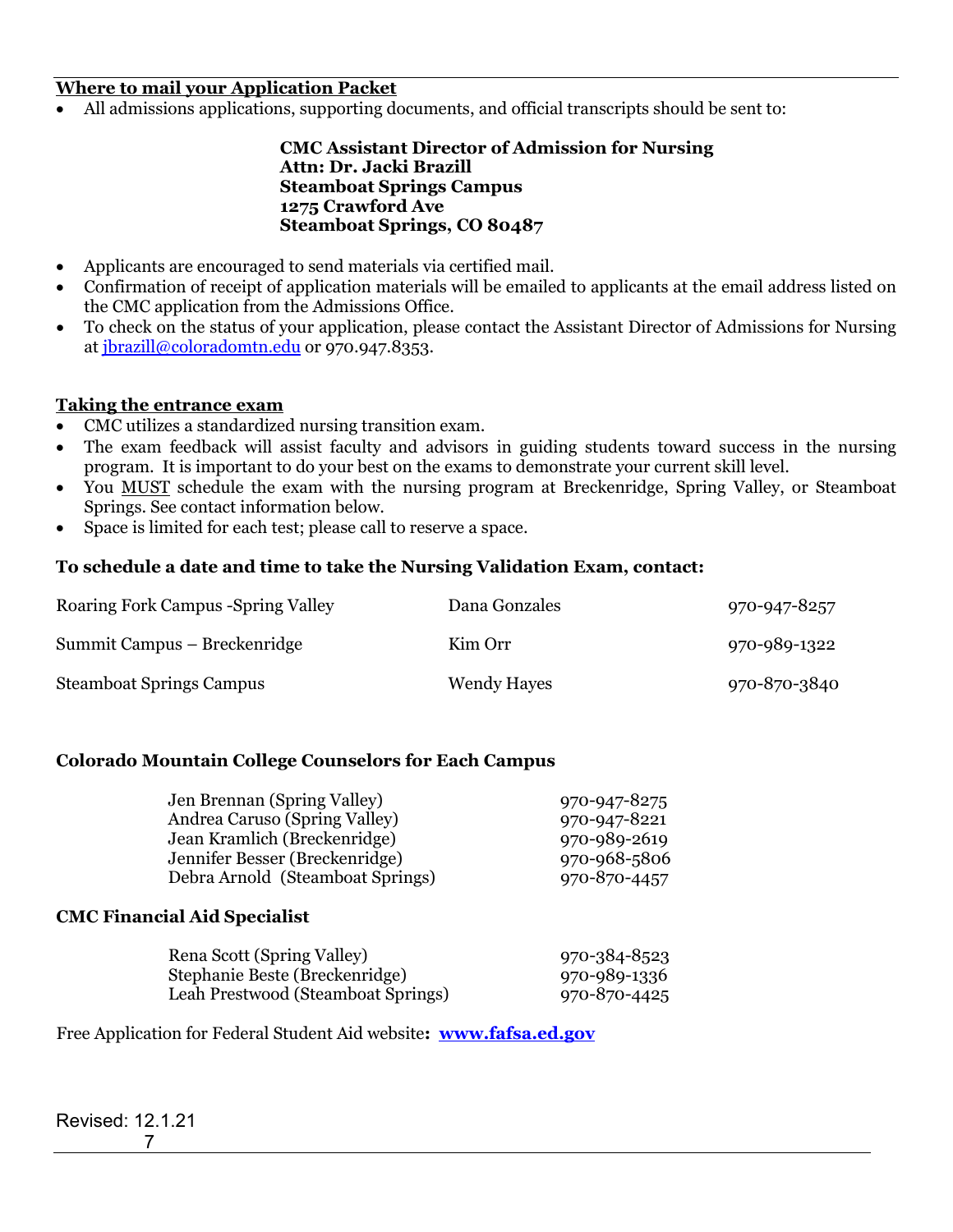#### **Important Information for those accepted**

#### **Notification of Acceptance**

• All applicants will receive written notification of the status of their application during the final week of May. Those students who are accepted and those who are alternates (offered a space if it becomes available) are expected to accept or decline their position in writing by returning a dated form enclosed with the acceptance/alternate notification letter. **Failure to respond by the date indicated in the letter will result in forfeiture of admission to the program.**

#### **Orientation - Registration**

- Students offered admission to the nursing program are required to attend both Nursing Program Orientation sessions during the summer and the week prior to the first day of classes (dates TBD). During the summer orientation, students will register for fall nursing courses and be fully oriented to the program and requirements. Additional details on orientation will be posted on Basecamp.
- Details on the orientation will be e-mailed to all applicants and alternates. Admitted students who do not attend the orientation will forfeit their space in the nursing program.

#### **Scheduling and Work Recommendations**

- Due to the fast pace, challenging, and rigorous academic demands of the nursing program, the nursing faculty urge students to avoid work commitments if at all possible for a variety of reasons. Clinical schedules are subject to last minute revisions each semester. Clinical rotations are scheduled at a variety of clinical sites that may be over 500 miles or more from campus. Therefore, students' personal commitments must remain flexible to meet course objectives and accommodate program requirements. Students are encouraged to pursue personal support and assistance such as financial aid, additional childcare, and backup support to allow for a more flexible schedule focused on meeting the demands of the nursing program.
- Reliable transportation is needed due to the distance of some of the clinical sites. A sample curriculum outline for the program is included with this packet.
- Once you are accepted at a location, you may not switch to another campus for the duration of the program.

#### **Medical Forms, Drug Testing and Background Checks**

Accepted students will be required to submit a Health Form that must be completed by his/her healthcare provider with immunization records. Students also must obtain and pass a criminal background investigation, FBI fingerprinting, and drug testing *prior* to start of the program through CastleBranch. The estimate fee is \$170.00. This process must be started immediately. FBI background check will take up to 150 days to complete and must be completed prior to starting classes.

Due to the clinical site requirements, nursing program students will be subject to drug testing at various times throughout the nursing program. Fees associated with these requirements are the student's responsibility. Applicants will receive information about these requirements during orientation.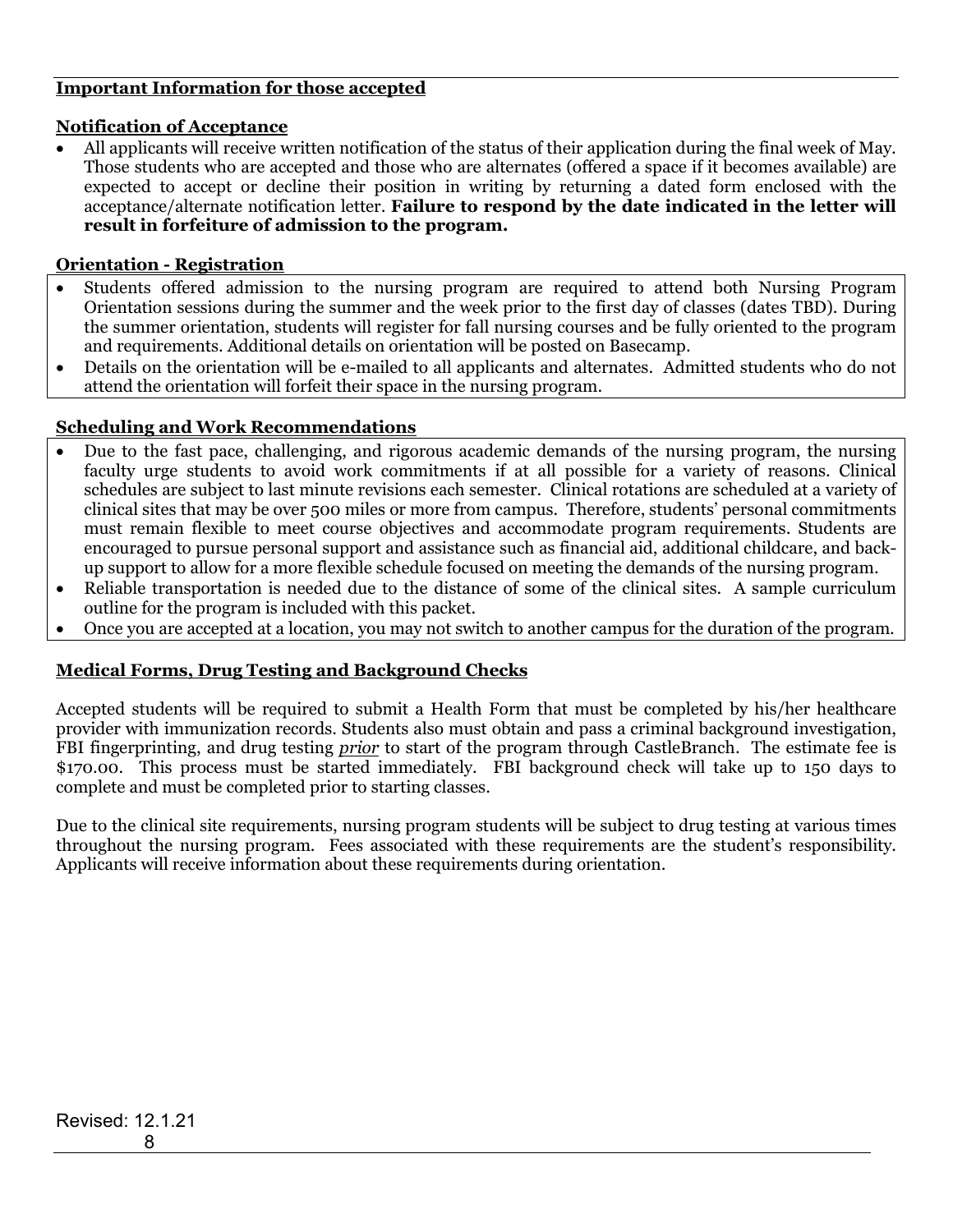#### **Cost Estimates for Advanced Placement Option Nursing Program**

NOTE: Cost estimates are for the 2021-22 academic year.

#### **PROGRAM PROJECTED COSTS**

#### **IN-DISTRICT RESIDENTS ESTIMATES**

| <b>TOTAL</b>                                  | \$3,595.00                |
|-----------------------------------------------|---------------------------|
| Books (LMP $$25$ per credit x 21)             | \$525.00                  |
| Nursing Program Fee (\$400 per semester x 2)  | \$800.00                  |
| <b>Information Technology Fee</b>             | \$100.00                  |
| Student Activity Fee (\$140 per semester x 2) | \$280.00 (SV and SB only) |
| Tuition $(21 \text{ credits } x \text{ $90)}$ | \$1,890.00                |

#### **IN-STATE RESIDENTS ESTIMATES**

| <b>TOTAL</b>                                   | \$5,695.00                 |
|------------------------------------------------|----------------------------|
| Books (LMP $$25$ per credit x 21)              | \$525.00                   |
| Nursing Program Fee (\$400 per semester x 2)   | \$800.00                   |
| <b>Information Technology Fee</b>              | \$100.00                   |
| Student Activity Fee (\$140 per semester x 2)  | $$280.00$ (SV and SB only) |
| Tuition $(21 \text{ credits } x \text{ $190)}$ | \$3,990.00                 |

#### **OUT-STATE RESIDENTS ESTIMATES**

| <b>TOTAL</b>                                  | \$11,491.00                |
|-----------------------------------------------|----------------------------|
| Books $(LMP $25 per credit x 21)$             | \$525.00                   |
| Nursing Program Fee (\$400 per semester x 2)  | \$800.00                   |
| <b>Information Technology Fee</b>             | \$100.00                   |
| Student Activity Fee (\$140 per semester x 2) | $$280.00$ (SV and SB only) |
| Tuition (21 credits $x$ \$466)                | \$9,786.00                 |

*All prices are subject to change without notice. Other costs include clinical uniforms, and the health exam as well as immunizations.* There also may be additional costs for the program, e.g., travel to clinical sites, lodging during clinicals, meals etc. Costs for these items depend on student individual choices. All admitted students will receive a **complete** listing of costs for their entrance year. **Do not purchase items ahead of time.**  Specifics and instructions will be covered during orientation for accepted applicants.

On-campus housing and food service is available at the Spring Valley and Steamboat Springs locations. Interested students may apply for housing via the ResLife Portal via Basecamp.

**All costs are subject to change without notice. Please anticipate a 2-3% rate of increase on all costs**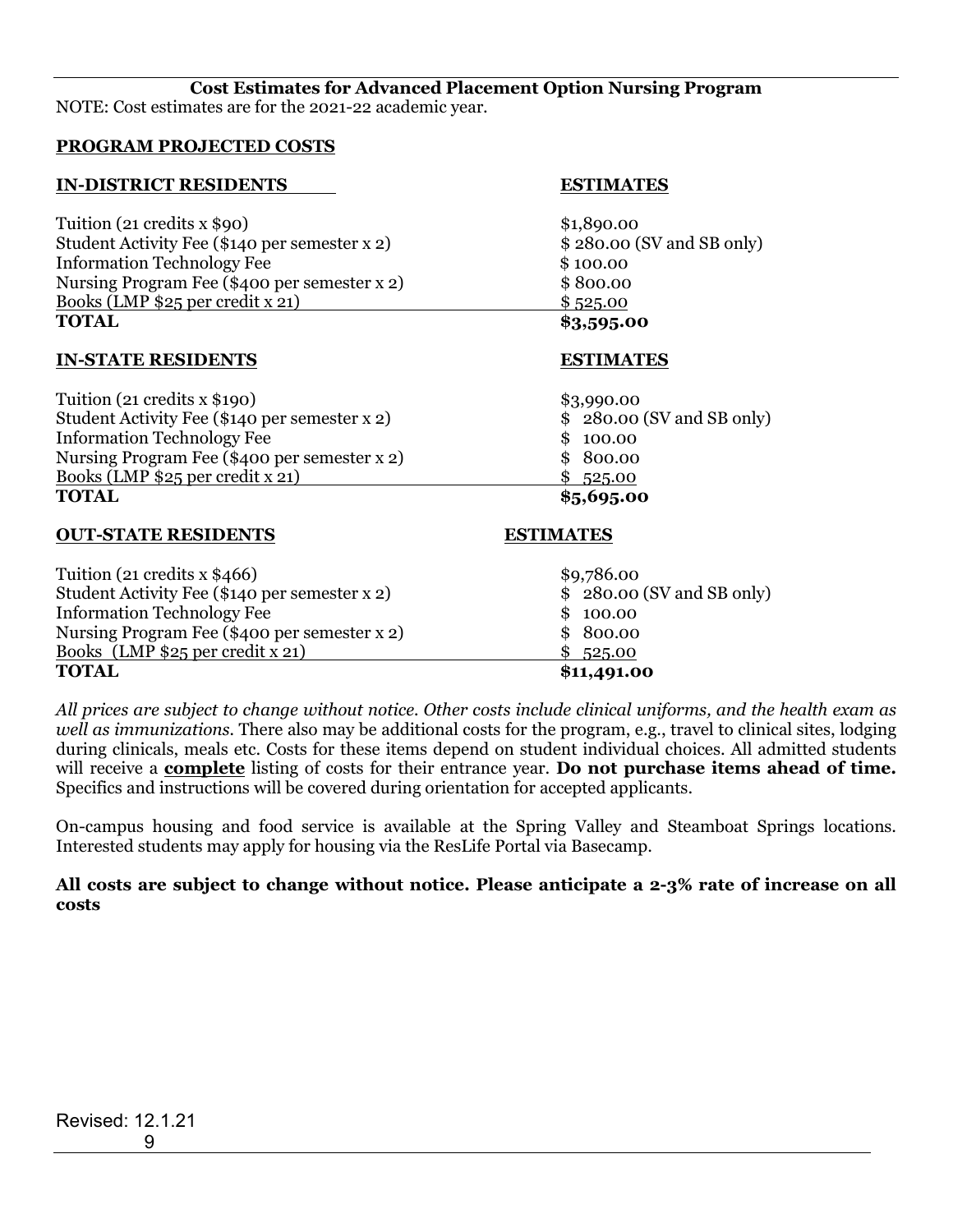#### **Nursing Curriculum**

#### **3rd Semester of Nursing Program**

| NUR 212 Clinical IV: Complex Medical- Surgical Nursing Experience             |             |  |
|-------------------------------------------------------------------------------|-------------|--|
| NUR 215 Complex Medical-Surgical Nursing I                                    |             |  |
| NUR 220 Complex Concepts of Obstetric & Pediatric Nursing Care                | 2 credits   |  |
| NUR 221 Clinical V: Complex Obstetric & Pediatric Nursing Clinical Experience | 2 credits   |  |
| **Social or Behavioral Science Elective (If Not Completed)                    | 3 credits   |  |
| <b>TOTAL</b>                                                                  | 14 credits* |  |
| <b>4th Semester of Nursing Program</b>                                        |             |  |
| NUR 216 Leadership and Nursing Management                                     | 2 credits   |  |
| NUR 217 Complex Medical-Surgical Nursing II                                   | 2 credits   |  |

NUR 217 Complex Medical-Surgical Nursing II 2 credits NUR 230 Mental Health Nursing 2 credits 2 credits NUR 231 Clinical VI: Mental Health Nursing 1 credit 1 credit 1 credit 1 credit 1 credit 1 credit 1 credit 1 credit 1 credit 1 credit 1 credit 1 credit 1 credit 1 credit 1 credit 1 credit 1 credit 1 credit 1 credit 1 credit NUR 260 Capstone 3 credits and 3 credits and 3 credits and 3 credits and 3 credits and 3 credits and 3 credits and 3 credits and 3 credits and 3 credits and 3 credits and 3 credits and 3 credits and 3 credits and 3 credits 10 credits

#### **\* Elective courses are necessary to maintain a full-time status of 12 credits.**

**Curriculum requirements are subject to change without notice.**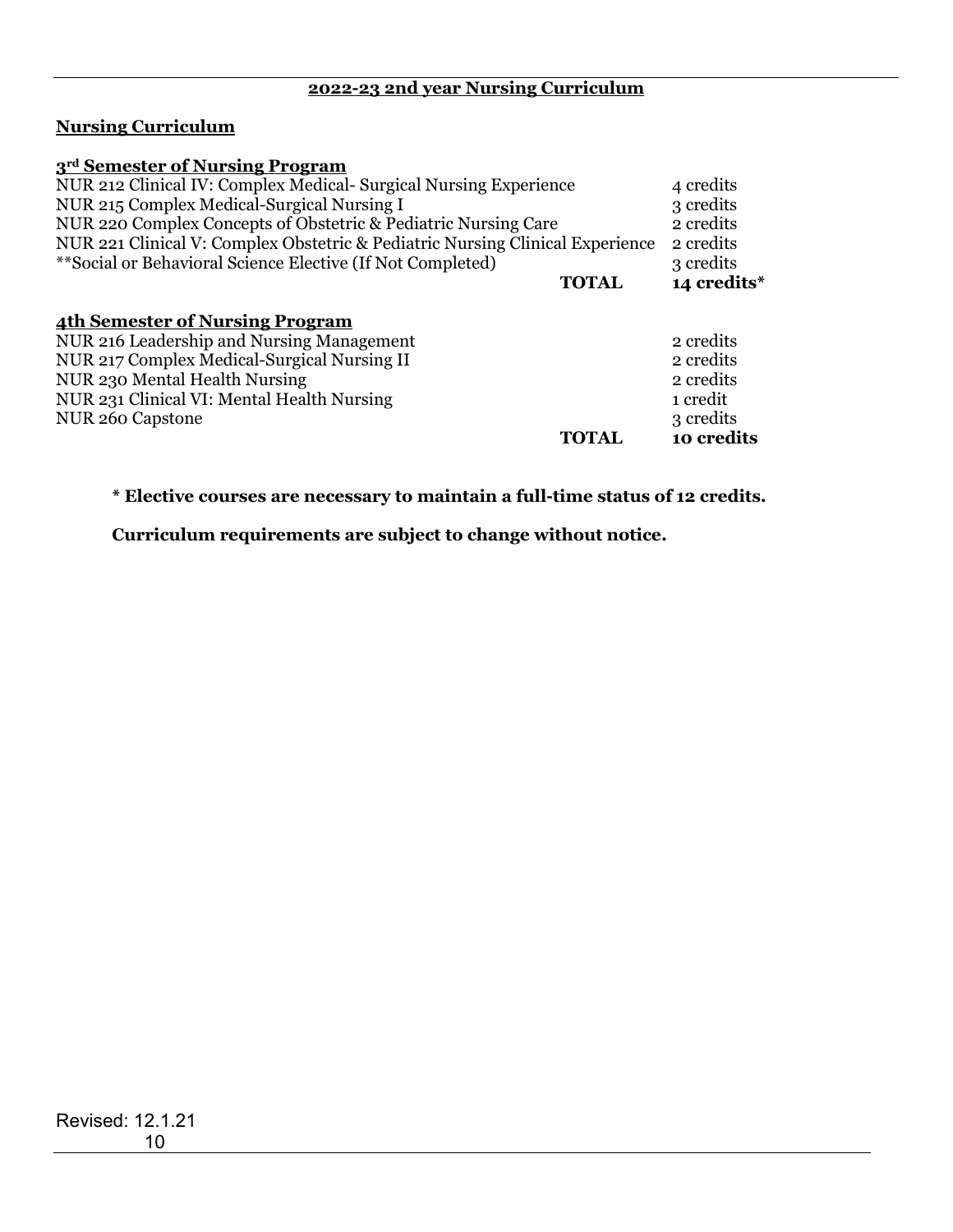

### Appendix

- 1. Advanced Placement ADN Application Checklist (required)
- 2. Transcript Request and Course Work in Progress Information
- 3. Essay Questions
- 4. CMC Nursing Program Reference Forms (2 required)
- 5. LPN Work Experience Verification Form (if applicable)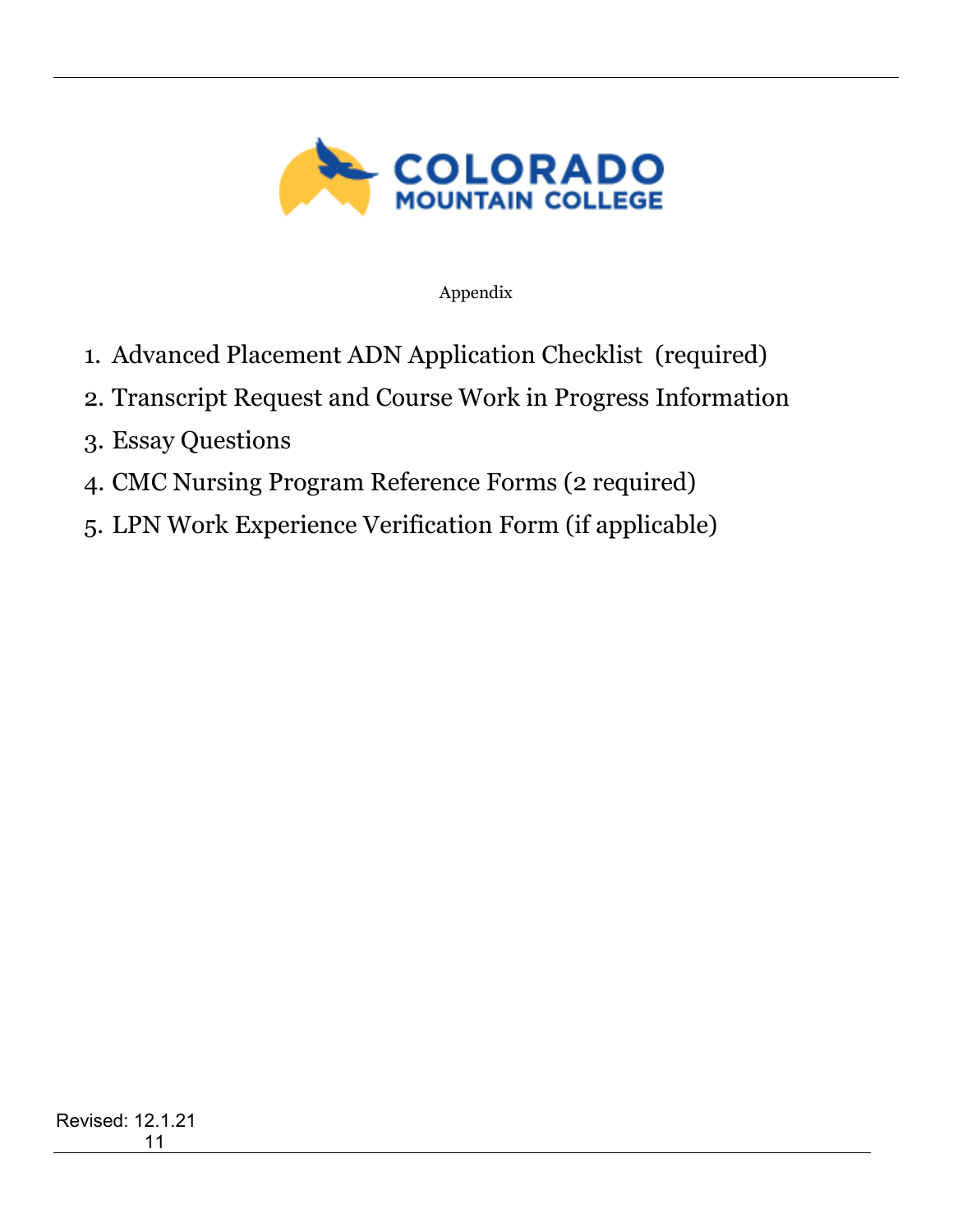#### **Year 2 ADN Application Checklist -Fall 2022**

**Applicant Name: \_\_\_\_\_\_\_\_\_\_\_\_\_\_\_\_\_\_\_\_\_\_\_\_\_\_\_\_\_ Date of Birth: \_\_\_\_\_\_\_\_\_\_\_\_**

**Thank you for applying to the CMC Associate Degree in Nursing Program.** 

- **Please submit your application in a manila folder with this checklist completed on top of other documents inside the folder. DUE DATE: May 1, 2022**
- **Please initial items included in your application.**
- **Applicants are encouraged to keep a copy of all materials submitted and send your application via certified mail.**
- **Applicants should read the Nursing Application Packet thoroughly for detail information about the requirements and process.**

Applicant Initials

| Applying to which campus (only select one location): |
|------------------------------------------------------|
| <b>Breckenridge</b>                                  |
| Spring Valley_                                       |
| <b>Steamboat Springs</b>                             |

- \_\_\_\_\_ Colorado Mountain College Admissions Application. A new CMC Admission Application is required is you have not taken classes at CMC in the previous 12 months. Correct contact info is needed for processing your notification letter.
- Date official college transcripts were requested \_\_\_\_\_\_\_\_\_\_\_\_ (CMC will automatically generate CMC transcripts).
- \_\_\_\_\_ Cumulative GPA of 2.4 or higher
- \_\_\_\_\_ Transition LPN to RN exam
- \_\_\_\_\_ Copy of current CPR Certification (Must be American Heart Association for Professionals CPR)
- \_\_\_\_\_ Copy of current, medically related certification(s) & LPN Colorado license verification.
- A cover letter and resume, highlighting relative work experience, volunteer experience, accomplishments, and activities that enhance your aspirations for a career in nursing.
- An essay answering **one** of the essay questions indicated in this packet.
- \_\_\_\_\_ Two professional assessments using the attached Ability Assessment Forms. Forms must be received in a sealed envelope.
- \_\_\_\_\_ Transcript Request and Coursework in Progress Information
- LPN Work Experience Verification form (if applicable)

Applicant's Signature: \_\_\_\_\_\_\_\_\_\_\_\_\_\_\_\_\_\_\_\_\_\_\_\_\_\_\_\_\_\_\_\_\_\_\_\_\_\_\_\_\_\_Date: \_\_\_\_\_\_\_\_\_\_\_\_\_\_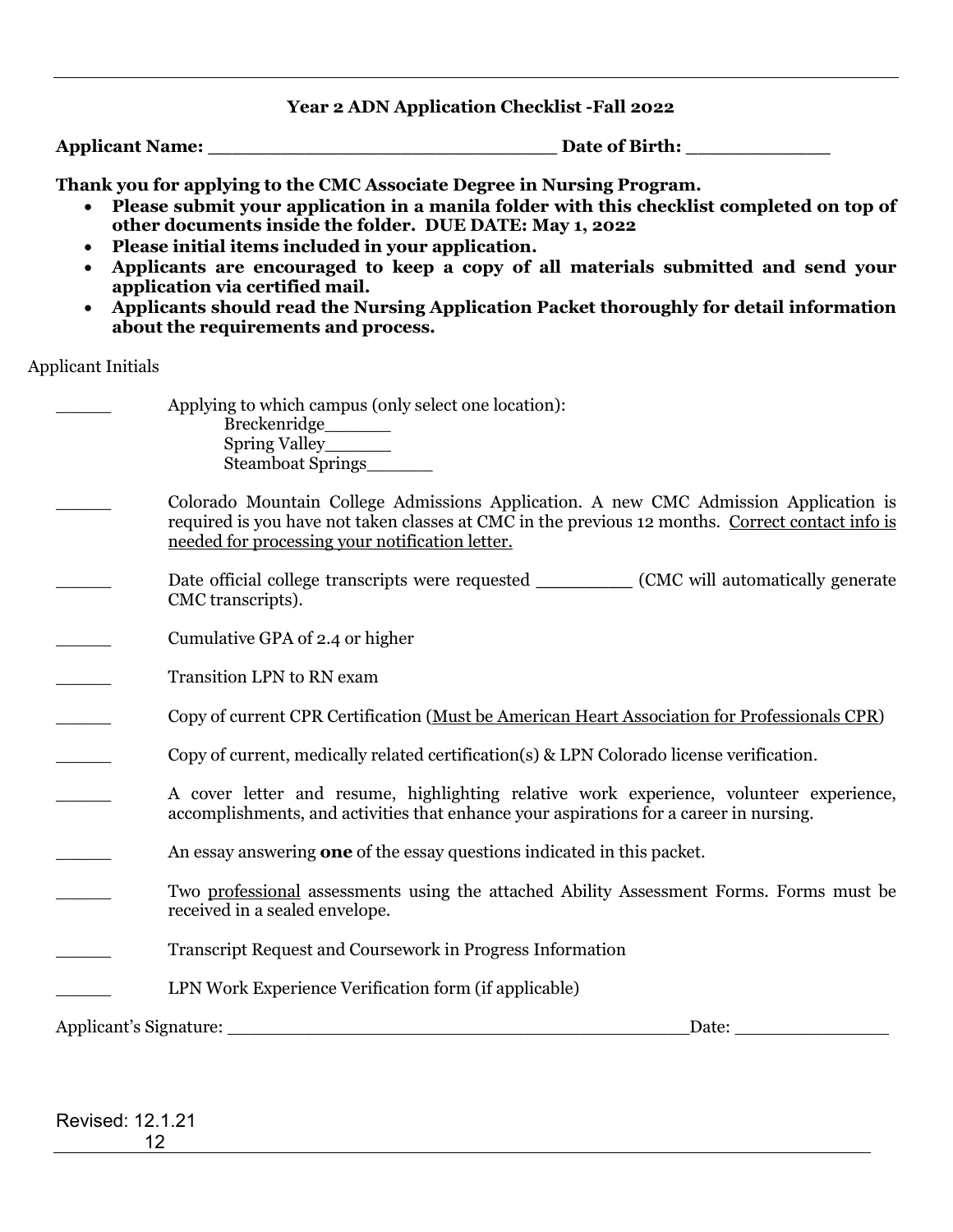Please sign and send this checklist with your application and supporting documents to:  **CMC Assistant Director of Admission for Nursing Attn: Dr. Jacki Brazill Steamboat Springs Campus 1275 Crawford Ave Steamboat Springs, CO 80487**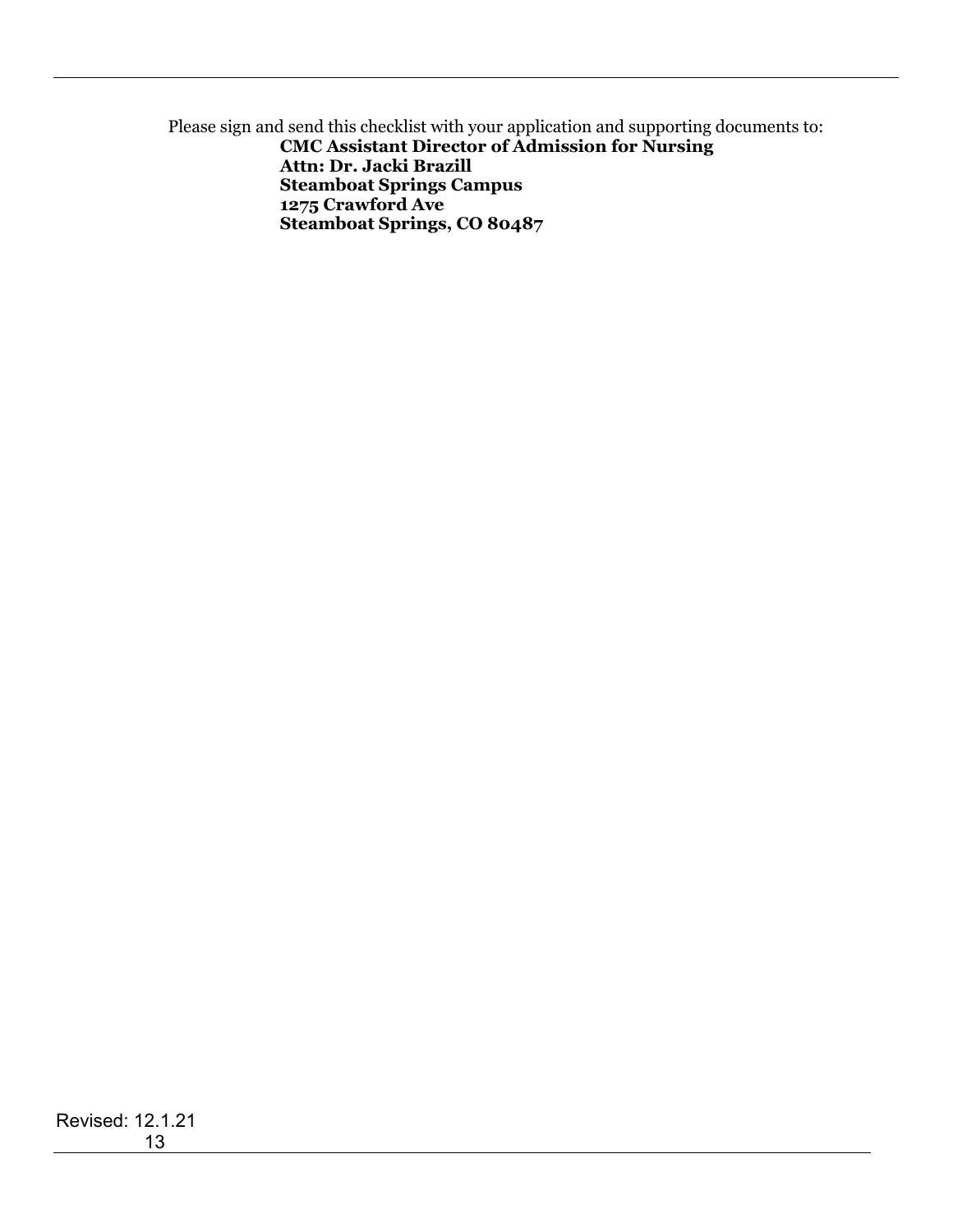|                                                                                                   | All transcripts must be <b>official copies</b> sent directly to:<br><b>Colorado Mountain College</b><br><b>Transcript Office</b><br><b>802 Grand Ave</b> |                                     |                                                                                                      |
|---------------------------------------------------------------------------------------------------|----------------------------------------------------------------------------------------------------------------------------------------------------------|-------------------------------------|------------------------------------------------------------------------------------------------------|
| <b>Glenwood Springs, Co 81601</b><br><b>Student Name:</b>                                         |                                                                                                                                                          |                                     |                                                                                                      |
|                                                                                                   |                                                                                                                                                          |                                     |                                                                                                      |
| <b>I. List all transcripts that have been requested:</b> (Please print)                           |                                                                                                                                                          |                                     |                                                                                                      |
| <u>Name of College or University Date Requested Student's Name on Transcript</u>                  |                                                                                                                                                          |                                     |                                                                                                      |
|                                                                                                   |                                                                                                                                                          |                                     |                                                                                                      |
| <b>II. Colorado Mountain College Transcript Request</b>                                           |                                                                                                                                                          |                                     |                                                                                                      |
| for my application file.<br>No, I do not have previous coursework from Colorado Mountain College. |                                                                                                                                                          |                                     | Yes, I have previous coursework from Colorado Mountain College. Please print a copy of my transcript |
| <b>III. Transcripts Previously Evaluated by Colorado Mountain College</b>                         |                                                                                                                                                          |                                     |                                                                                                      |
| Name of College or University Date Evaluated                                                      |                                                                                                                                                          | <b>Student's Name on Transcript</b> |                                                                                                      |
|                                                                                                   |                                                                                                                                                          |                                     |                                                                                                      |
|                                                                                                   |                                                                                                                                                          |                                     |                                                                                                      |
|                                                                                                   |                                                                                                                                                          |                                     |                                                                                                      |
| <b>IV. Course Work In Progress</b>                                                                |                                                                                                                                                          |                                     |                                                                                                      |
| I am currently enrolled in the following courses:<br>Name of Course<br>Completion*                | Name of College or University                                                                                                                            |                                     | Approx. Date of                                                                                      |
|                                                                                                   |                                                                                                                                                          |                                     |                                                                                                      |
|                                                                                                   |                                                                                                                                                          |                                     |                                                                                                      |
| $3$ .                                                                                             |                                                                                                                                                          |                                     |                                                                                                      |
| Revised: 12.1.21<br>14                                                                            |                                                                                                                                                          |                                     |                                                                                                      |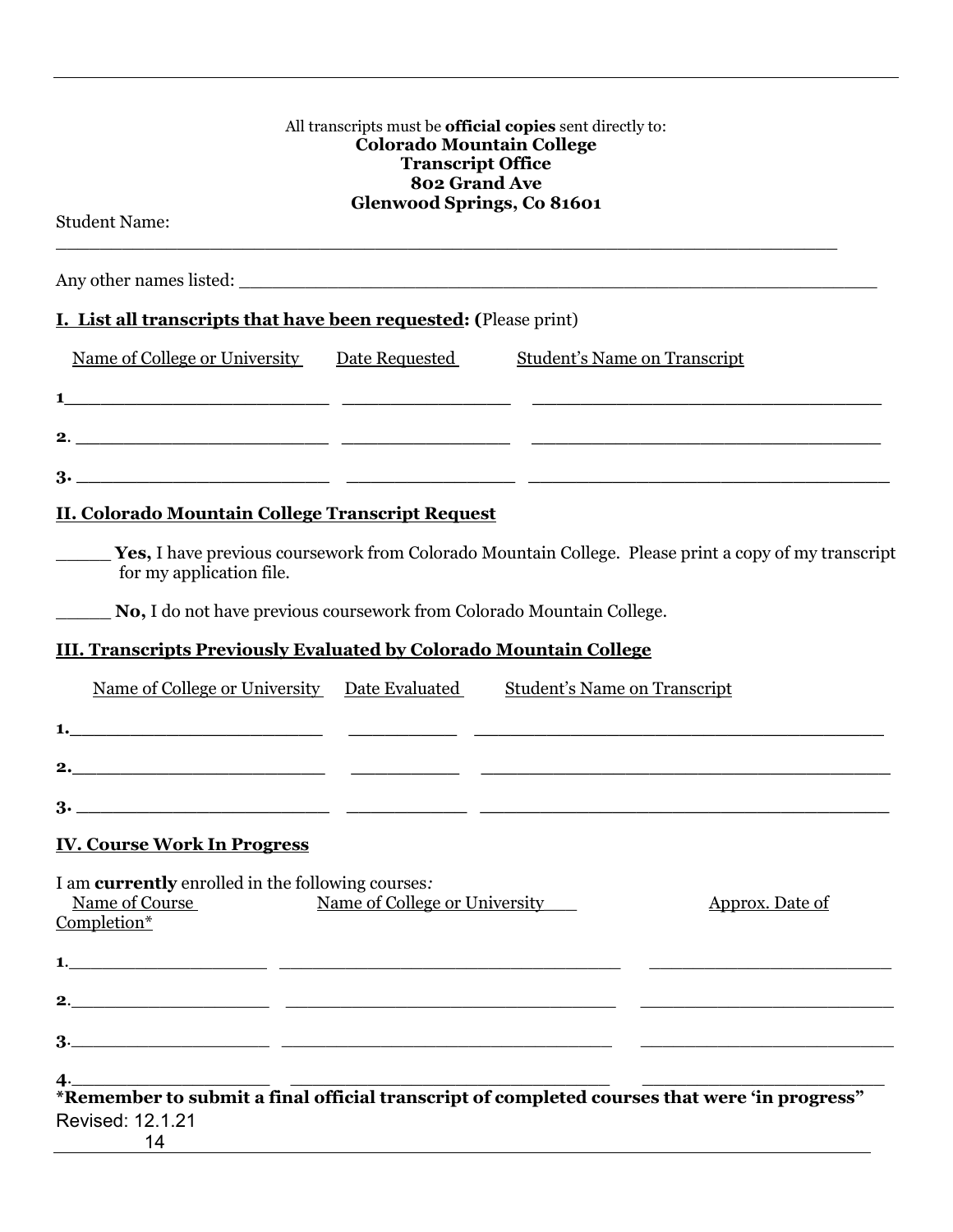**V. Have you previously applied to the Nursing Program at Colorado Mountain College? \_\_\_ Yes \_\_\_ No**

If your answer was yes, in which year(s) did you apply? \_\_\_\_\_\_\_\_\_\_\_\_\_\_\_\_\_\_\_\_\_\_\_\_\_\_

**Under which name(s) did you previously apply? \_\_\_\_\_\_\_\_\_\_\_\_\_\_\_\_\_\_\_\_\_\_\_\_\_\_\_\_\_\_**

**\*\* Use additional sheet if necessary to list any course work or transcript information.**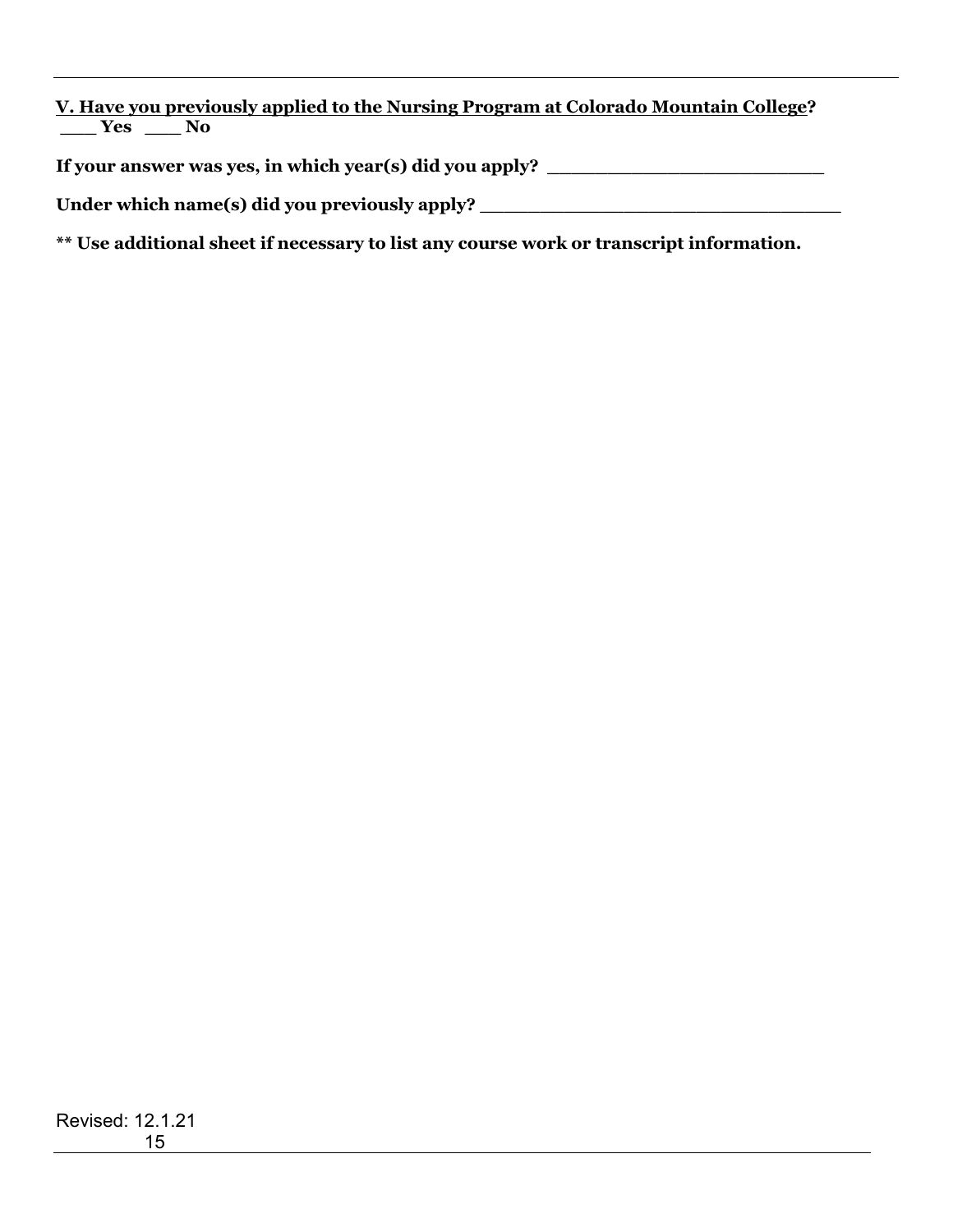#### **Essay Questions**

Answer **one** of the following essay questions with a 250–300-word essay, using 12 pt font and 1.5 spacing. Address the concept described, provide a specific example and state the results of your actions:

- 1. Describe the most complex problem you have recently been asked to solve. What did you do? What alternatives did you consider?
- 2. Discuss your experience as a learner. Briefly describe a strength, a success, and an area you would like to develop as a learner. Be specific in outlining the area you plan to develop and how you will accomplish this.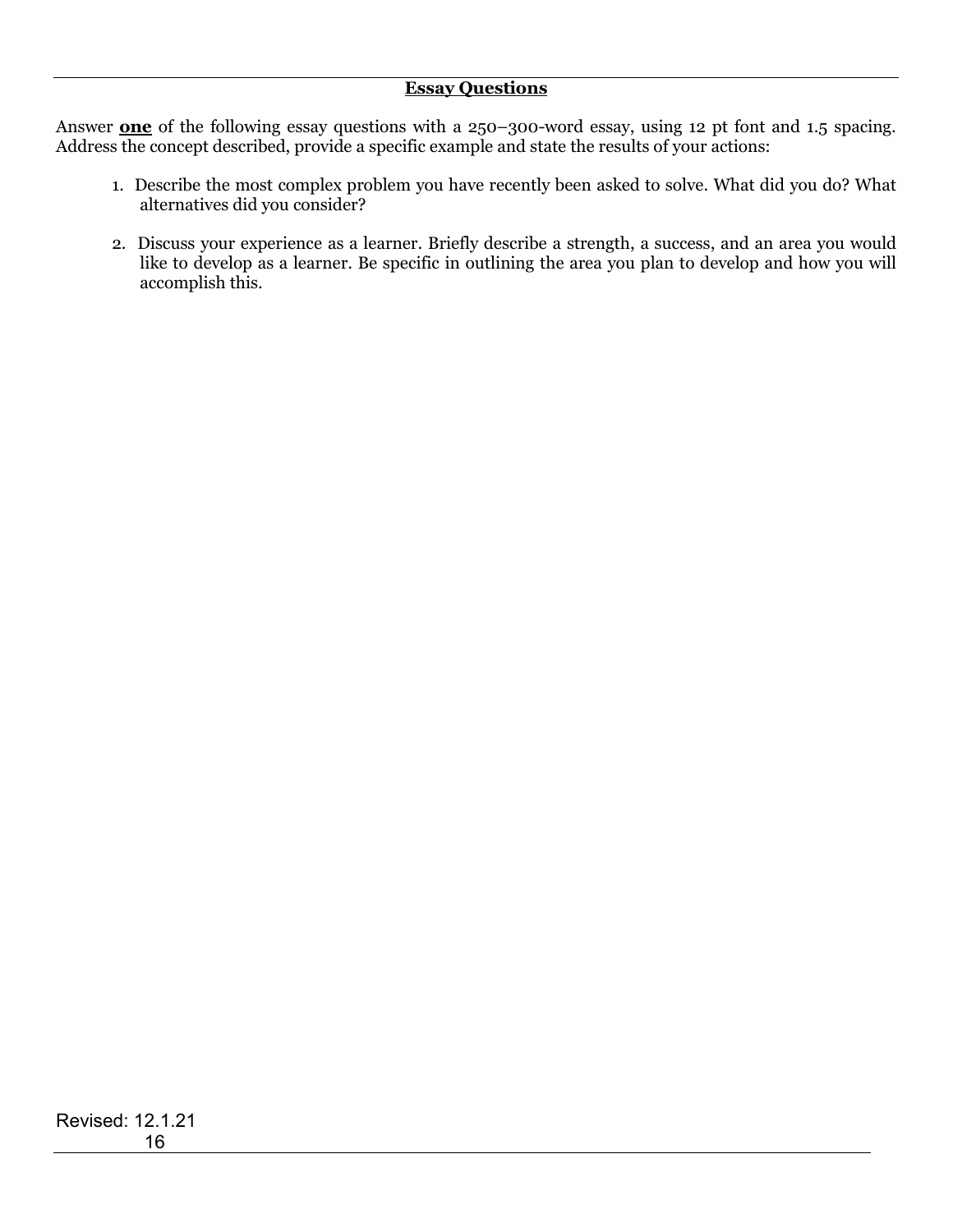#### **Ability Assessment Form**

Name of Applicant:

Last First First Middle

The above applicant has applied to the Colorado mountain College nursing program. Thank you for taking the time to complete this assessment. Any information you provide will remain confidential as part of the Nursing Selection Process. Please return this form or a word document directly to the applicant in a sealed envelope *with your signature over the seal.* Applicant must submit all application materials by May 14, 2022.

#### **Complete the following two questions. Respond to each question by addressing the concept described, provide a specific example about the applicant and state the results of the applicant's actions. Use an additional page if desired.**

1. How would you describe the applicant's skills as a team player? Provide an example of the applicant's role as a team player and indicate the outcome of their behavior.

2. Describe a time when the applicant had to ask questions and listen carefully to clarify the exact nature of a situation. Be specific in addressing the applicant's ability to communicate and collaborate with others.

|                                                                                                                                                                                                                                | Phone: Position/Title: Position_ |
|--------------------------------------------------------------------------------------------------------------------------------------------------------------------------------------------------------------------------------|----------------------------------|
| Business Name: Name: Name: Name: Name: Name: Name: Name: Name: Name: Name: Name: Name: Name: Name: Name: Name: Name: Name: Name: Name: Name: Name: Name: Name: Name: Name: Name: Name: Name: Name: Name: Name: Name: Name: Nam |                                  |
|                                                                                                                                                                                                                                |                                  |

Please return your assessment BEFORE **May 1, 2021, to the applicant in a sealed envelope with your signature across the seal. Thank you.**

| Revised: 12.1.21 |    |
|------------------|----|
|                  | 17 |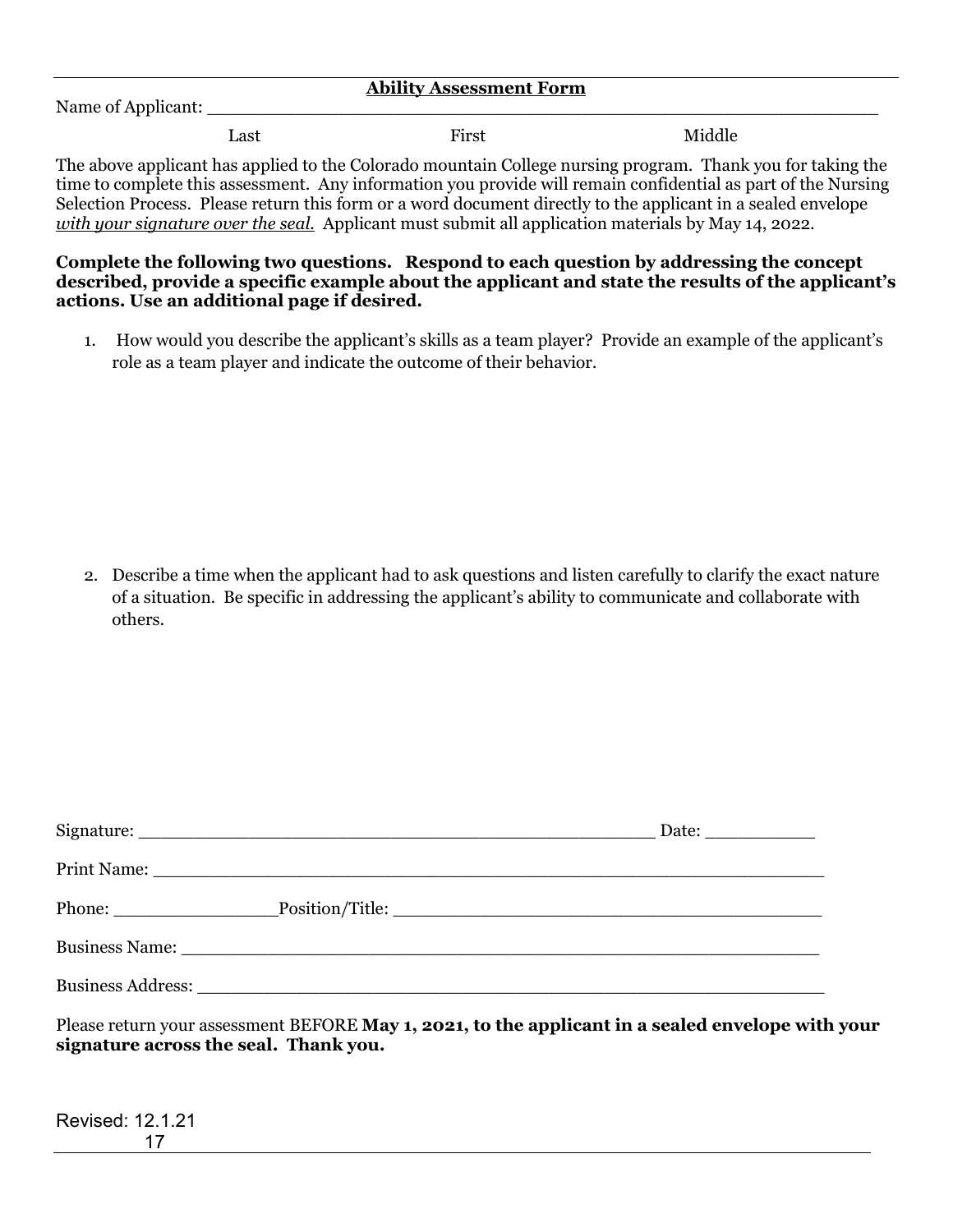#### **Ability Assessment Form**

Name of Applicant:

Last First First Middle

The above applicant has applied to the Colorado mountain College nursing program. Thank you for taking the time to complete this assessment. Any information you provide will remain confidential as part of the Nursing Selection Process. Please return this form or a word document directly to the applicant in a sealed envelope *with your signature over the seal.* Applicant must submit all application materials by May 14, 2022.

#### **Complete the following two questions. Respond to each question by addressing the concept described, provide a specific example about the applicant and state the results of the applicant's actions. Use an additional page if desired.**

1. How would you describe the applicant's skills as a team player? Provide an example of the applicant's role as a team player and indicate the outcome of their behavior.

2. Describe a time when the applicant had to ask questions and listen carefully to clarify the exact nature of a situation. Be specific in addressing the applicant's ability to communicate and collaborate with others.

| Phone: Position/Title: Position.                                                                                                                                                                                               |  |
|--------------------------------------------------------------------------------------------------------------------------------------------------------------------------------------------------------------------------------|--|
| Business Name: Name: Name: Name: Name: Name: Name: Name: Name: Name: Name: Name: Name: Name: Name: Name: Name: Name: Name: Name: Name: Name: Name: Name: Name: Name: Name: Name: Name: Name: Name: Name: Name: Name: Name: Nam |  |
|                                                                                                                                                                                                                                |  |

Please return your assessment BEFORE **May 1, 2022, to the applicant in a sealed envelope with your signature across the seal. Thank you.**

| Revised: 12.1.21 |    |
|------------------|----|
|                  | 18 |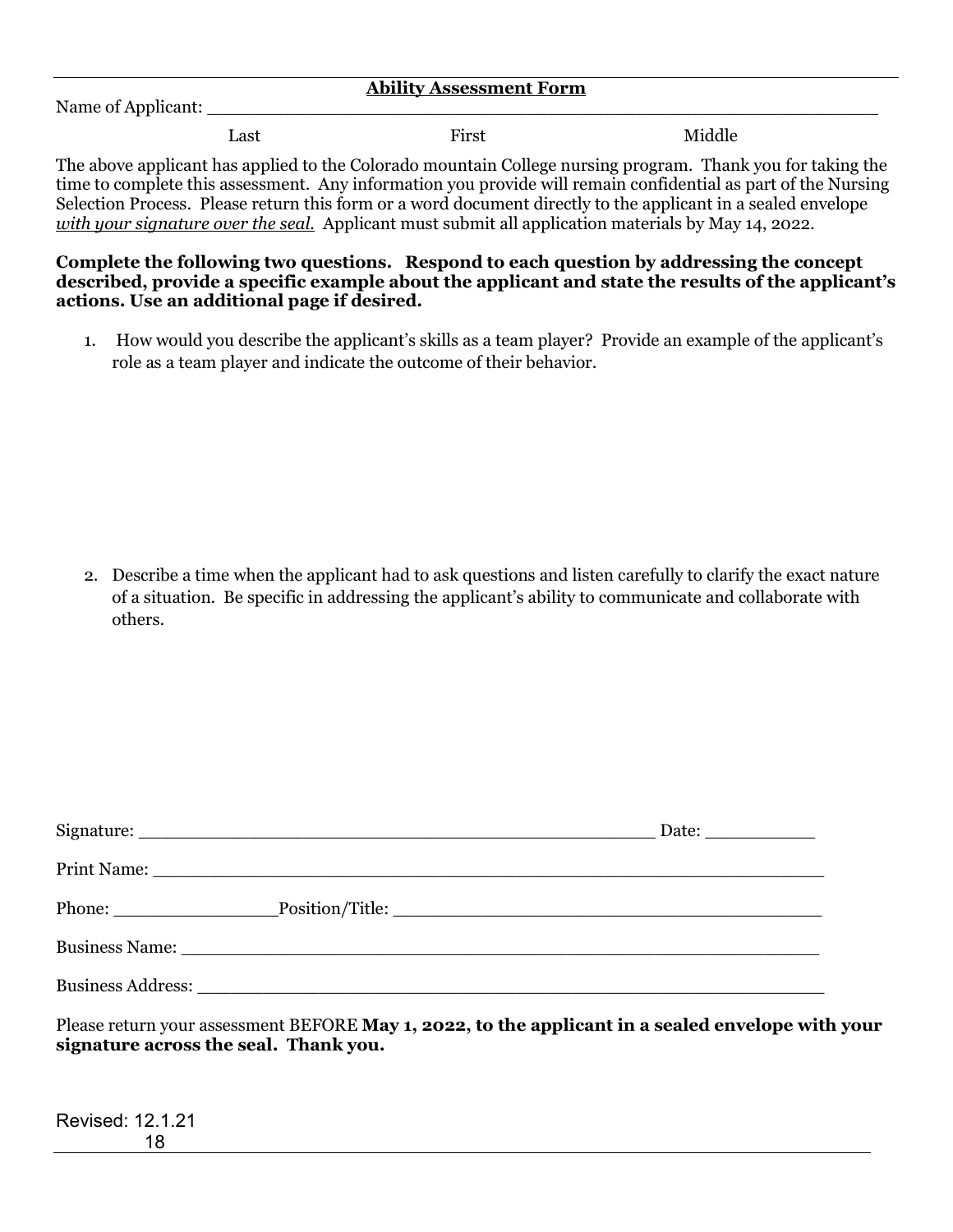### **LPN Work Experience Verification**

LPNs who graduated more than three years before applying for admission to CMC's AAS Degree in Nursing, must have 1000 hours of employment as an LPN. *This form must be returned to the applicant in a sealed envelope prior to May 1, 2022.*

| To Be Completed by Applicant:                                                                       |   |                |                            |                                                                                                                 |
|-----------------------------------------------------------------------------------------------------|---|----------------|----------------------------|-----------------------------------------------------------------------------------------------------------------|
| Name:                                                                                               |   |                |                            |                                                                                                                 |
|                                                                                                     |   |                |                            | State:                                                                                                          |
| $\overline{\mathrm{Zip:}}$                                                                          |   |                |                            |                                                                                                                 |
| is making application for the Associate Degree in Nursing Program at Colorado Mountain College. The |   |                |                            |                                                                                                                 |
| individual is requesting:                                                                           |   |                |                            |                                                                                                                 |
|                                                                                                     |   |                |                            |                                                                                                                 |
| Name of Hospital/Agency                                                                             |   |                | Address of Hospital/Agency |                                                                                                                 |
| furnish Colorado Mountain College with the following information. Thank you for your time.          |   |                |                            |                                                                                                                 |
| To Be Completed By Employer:                                                                        |   |                |                            |                                                                                                                 |
| The above-named person was employed by (Name of Hospital/Agency)                                    |   |                |                            |                                                                                                                 |
|                                                                                                     |   |                |                            |                                                                                                                 |
|                                                                                                     |   |                |                            |                                                                                                                 |
|                                                                                                     |   |                |                            | $from \frac{}{\text{(Date)}}$ to $\frac{}{\text{(Date)}}$ , a period of $\frac{}{\text{(Total Monthly/years)}}$ |
|                                                                                                     |   |                |                            | Employment was _______ full time; _______ part-time. Total number of hours worked during this period of time    |
| was _______ hours. The individual was employed as ______________________________                    |   |                |                            |                                                                                                                 |
|                                                                                                     |   |                | Position / Title           |                                                                                                                 |
| Description of job duties:                                                                          |   |                |                            |                                                                                                                 |
|                                                                                                     |   |                |                            |                                                                                                                 |
|                                                                                                     |   |                |                            |                                                                                                                 |
| Rate the employee's level of skill, competence and success in this position.                        |   |                |                            |                                                                                                                 |
| <b>Poor</b> Below Average Average Above Average                                                     |   |                |                            | Excellent                                                                                                       |
| $\overline{2}$<br>$\mathbf{1}$<br><b>Additional comments:</b>                                       | 3 | $\overline{4}$ |                            | 5                                                                                                               |
|                                                                                                     |   |                |                            |                                                                                                                 |
|                                                                                                     |   |                |                            |                                                                                                                 |
|                                                                                                     |   |                |                            |                                                                                                                 |
| Signature: Date:                                                                                    |   |                |                            |                                                                                                                 |
|                                                                                                     |   |                |                            |                                                                                                                 |
|                                                                                                     |   |                |                            |                                                                                                                 |
|                                                                                                     |   |                |                            |                                                                                                                 |
|                                                                                                     |   |                |                            |                                                                                                                 |
|                                                                                                     |   |                |                            |                                                                                                                 |
|                                                                                                     |   |                |                            |                                                                                                                 |
| Revised: 12.1.21                                                                                    |   |                |                            |                                                                                                                 |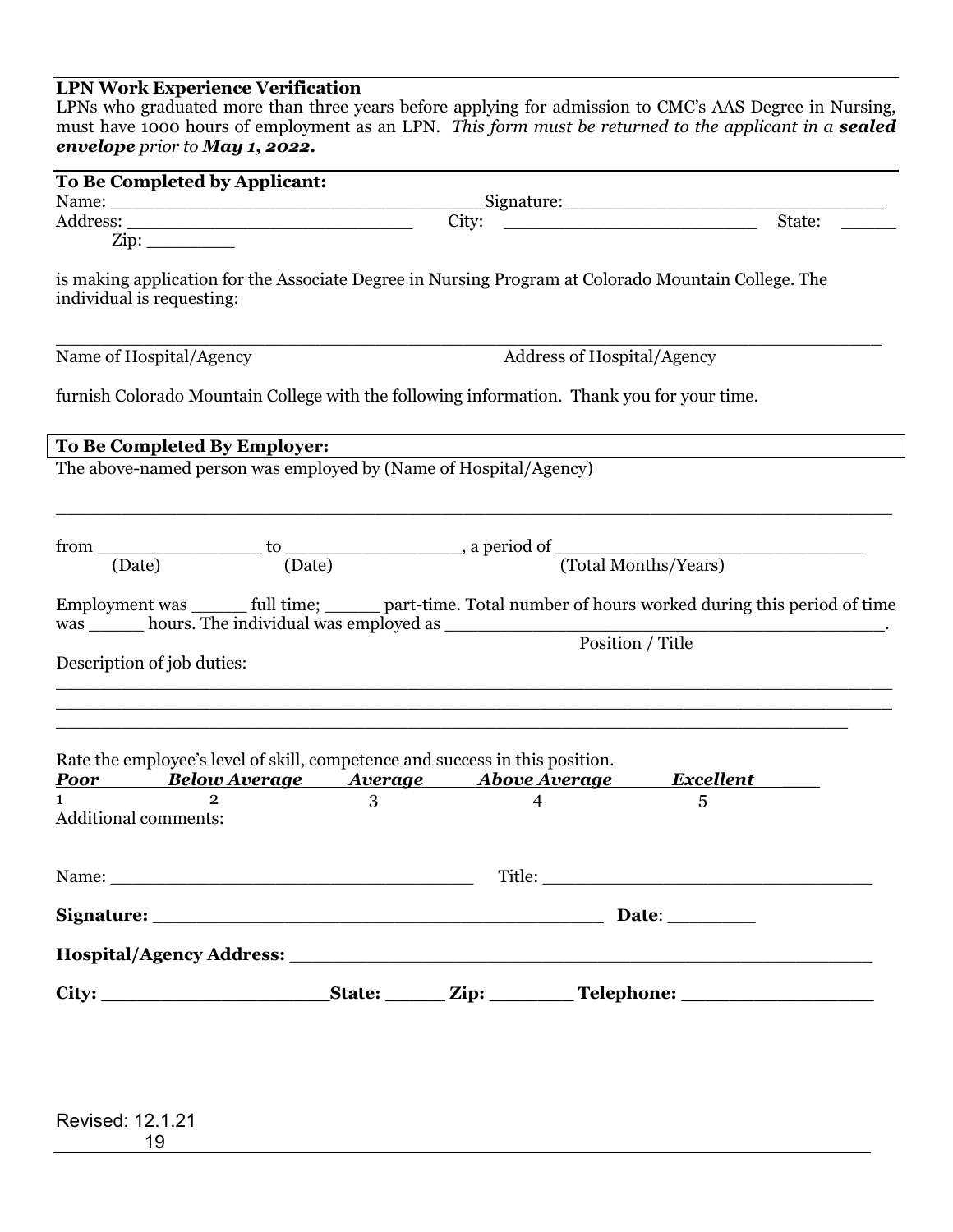### **LPN Work Experience Verification**

20

LPNs who graduated more than three years before applying for admission to CMC's AAS Degree in Nursing, must have 1000 hours of employment as an LPN. *This form must be returned to the applicant in a sealed envelope prior to May 1, 2022.*

| Name:<br>$\overline{\mathrm{Zip:}}$<br>is making application for the Associate Degree in Nursing Program at Colorado Mountain College. The<br>individual is requesting:<br>Address of Hospital/Agency<br>Name of Hospital/Agency<br>furnish Colorado Mountain College with the following information. Thank you for your time.<br>To Be Completed By Employer:<br>The above-named person was employed by (Name of Hospital/Agency)<br>from $\frac{1}{(Date)}$ to $\frac{1}{(Date)}$ , a period of $\frac{1}{(Total\,Monthly\,Years)}$<br>Employment was _______ full time; _______ part-time. Total number of hours worked during this period of time<br>was _______ hours. The individual was employed as<br>Position / Title<br>Description of job duties: | State: |
|--------------------------------------------------------------------------------------------------------------------------------------------------------------------------------------------------------------------------------------------------------------------------------------------------------------------------------------------------------------------------------------------------------------------------------------------------------------------------------------------------------------------------------------------------------------------------------------------------------------------------------------------------------------------------------------------------------------------------------------------------------------|--------|
|                                                                                                                                                                                                                                                                                                                                                                                                                                                                                                                                                                                                                                                                                                                                                              |        |
|                                                                                                                                                                                                                                                                                                                                                                                                                                                                                                                                                                                                                                                                                                                                                              |        |
|                                                                                                                                                                                                                                                                                                                                                                                                                                                                                                                                                                                                                                                                                                                                                              |        |
|                                                                                                                                                                                                                                                                                                                                                                                                                                                                                                                                                                                                                                                                                                                                                              |        |
|                                                                                                                                                                                                                                                                                                                                                                                                                                                                                                                                                                                                                                                                                                                                                              |        |
|                                                                                                                                                                                                                                                                                                                                                                                                                                                                                                                                                                                                                                                                                                                                                              |        |
|                                                                                                                                                                                                                                                                                                                                                                                                                                                                                                                                                                                                                                                                                                                                                              |        |
|                                                                                                                                                                                                                                                                                                                                                                                                                                                                                                                                                                                                                                                                                                                                                              |        |
|                                                                                                                                                                                                                                                                                                                                                                                                                                                                                                                                                                                                                                                                                                                                                              |        |
|                                                                                                                                                                                                                                                                                                                                                                                                                                                                                                                                                                                                                                                                                                                                                              |        |
|                                                                                                                                                                                                                                                                                                                                                                                                                                                                                                                                                                                                                                                                                                                                                              |        |
|                                                                                                                                                                                                                                                                                                                                                                                                                                                                                                                                                                                                                                                                                                                                                              |        |
|                                                                                                                                                                                                                                                                                                                                                                                                                                                                                                                                                                                                                                                                                                                                                              |        |
|                                                                                                                                                                                                                                                                                                                                                                                                                                                                                                                                                                                                                                                                                                                                                              |        |
|                                                                                                                                                                                                                                                                                                                                                                                                                                                                                                                                                                                                                                                                                                                                                              |        |
| Rate the employee's level of skill, competence and success in this position.                                                                                                                                                                                                                                                                                                                                                                                                                                                                                                                                                                                                                                                                                 |        |
| <b>Poor</b> Below Average Average Above Average<br><u>Excellent</u>                                                                                                                                                                                                                                                                                                                                                                                                                                                                                                                                                                                                                                                                                          |        |
| $\overline{2}$<br>5<br>$\mathbf{1}$<br>3<br>$\overline{4}$                                                                                                                                                                                                                                                                                                                                                                                                                                                                                                                                                                                                                                                                                                   |        |
| <b>Additional comments:</b>                                                                                                                                                                                                                                                                                                                                                                                                                                                                                                                                                                                                                                                                                                                                  |        |
|                                                                                                                                                                                                                                                                                                                                                                                                                                                                                                                                                                                                                                                                                                                                                              |        |
| Signature: Date:                                                                                                                                                                                                                                                                                                                                                                                                                                                                                                                                                                                                                                                                                                                                             |        |
|                                                                                                                                                                                                                                                                                                                                                                                                                                                                                                                                                                                                                                                                                                                                                              |        |
|                                                                                                                                                                                                                                                                                                                                                                                                                                                                                                                                                                                                                                                                                                                                                              |        |
|                                                                                                                                                                                                                                                                                                                                                                                                                                                                                                                                                                                                                                                                                                                                                              |        |